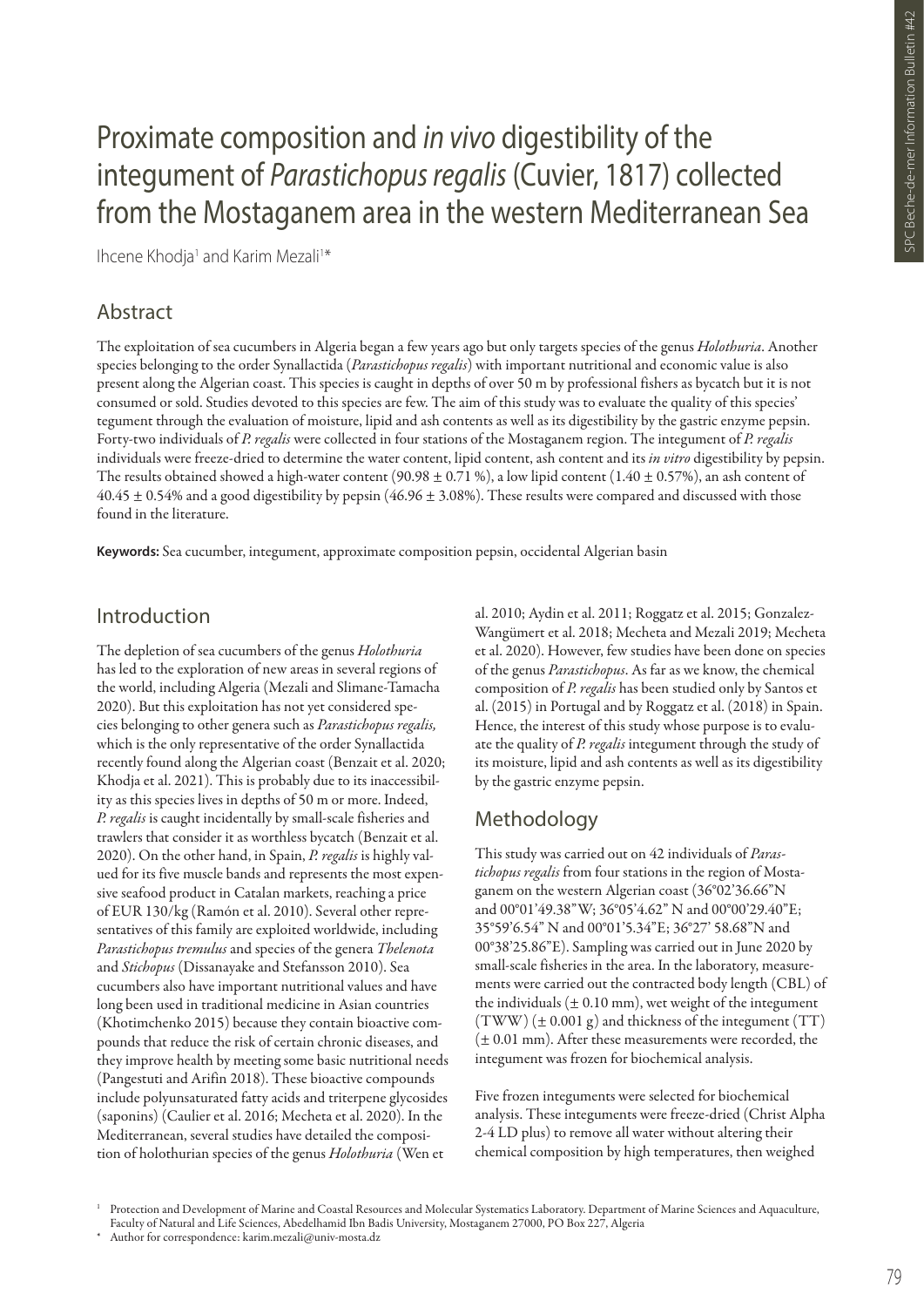dry (DTW) to determine the moisture content according to the following formula and the wet/dry weight ratio:

$$
Moisture content (%) = \frac{Wet weight - Dry weight}{Wet weight} X 100
$$

The *in vitro* digestibility of the integument of *P. regalis* individuals was performed using a digestive enzyme (pepsin 1:10,000). This step was performed in three replicates on three different individuals following the protocol of Escudero et al. (2010) and modified by Wen et al. (2015). For this study, 0.5 g of dry integument was homogenised twice in 2 ml of distilled water for 1 min at 6000 rpm/min. The whole was centrifuged twice for 1 min at 6000 rpm/min, then the pH was adjusted to 2 with HCL (1 M) before adding pepsin 1:10,000 with an amount of 5% based on the dry weight of the integument. The mixture was kept at 37°C for 2 h, then the pH was adjusted to 7 with NaOH (1 M) to inactivate the pepsin. The undigested integument was dried at 60°C for 72 h and then weighed. The digestibility of the integument by pepsin was calculated according to the following formula:

$$
DT\ (\%)=\ \left(\frac{\ {\rm Wt\text{-}Wi}}{\ {\rm Wt}}\right){\rm X}\ 100
$$

Where  $DT =$  digestibility of the integument by pepsin,  $Wt = dry$  weight of the integument before pepsin digestion, and Wi = dry weight of the integument not digested by pepsin.

The extraction of lipids from the integument of *P. regalis* was performed according to the method of Folch et al. (1957) and later modified by Low and Ng (1987) on two individuals. A total of 1 g of freeze-dried integument samples was dissolved in 120 ml of 2:1 (v/v) chloroform/ methanol mixture. The mixture was homogenised for 2 h and then filtered through Whatman No 1 filter paper, and 30 ml (v/4) of 0.73% NaCl was added. The solution was left to decant for 2 h then the chloroform was filtered over sodium sulphate and recovered in a previously weighed flask. The methanol was washed with 40 ml of chloroform and 10 ml of 0.58% NaCl and left to decant for 30 min. The chloroform containing the lipids was also filtered over sodium sulphate, recovered and then removed at 53°C. The lipid content was deduced by weight difference.

To determine the ash content of *P. regalis* integument, approximately 1 g of sample was incinerated completely at 600°C for 6 h. The ash content expressed as a percentage is the difference between the weight of the samples before and after incineration. This step was performed on two individuals.

#### Results and discussion

The contracted length of the 40 *P. regalis* individuals varied between 80 and 230 mm (mean  $140.55 \pm 45.27$  mm). The integument thickness had a mean value of  $3.67 \pm 1.40$  mm and the wet integument weight ranged from 7.22 to

133.86 g (mean 56.25 ± 28.48 g). Dried individuals had an average weight of  $6.07 \pm 1.35$  g.

The ratio between the wet (TWW) and dry (TDW) weights of the integument was 9.27. This value is very close to the standard value (10:1) established for holothurians by Newell and Courtney (1965). This ratio was calculated in other species of the genus *Holothuria* in the central and western Algerian region by Mezali (1998) and Mecheta and Mezali (2019). The ratio obtained for *P. regalis* was higher than that of *Holothuria poli* (6.44 and 7.02 obtained by Mezali 1998) and Mecheta and Mezali (2019), respectively, *H. tubulosa* (6.44 and 8.69 obtained by Mezali 1998) and Mecheta and Mezali (2019), respectively, and *H. forskali* (8.98 obtained by Mezali 1998), close to that of *H. sanctori* (9.39 obtained by Mezali 1998) and lower than that of *H. arguinensis*, which possesses the highest ratio of 15.78 (Mecheta and Mezali 2019). According to Mezali (1998, 2001), the variation in this ratio between species may be related to their physiology and the chemical composition of their integument. In fact, the percentage of water content and the percentage of ossicles in the integument that differ between species can influence dry weights and create considerable variation. Habitat may also play a role in the variation of this ratio. In fact, unlike species of the genus *Holothuria* that inhabit coastal areas and have a rigid integument, *P. regalis* is found on muddy substrates (Elakkermi et al. 2021) and its integument is soft. When this ratio is accurately calculated for commercial species, it can be used to estimate the weight of fresh sea cucumbers from previously processed ones (Ngaluafe and Lee 2013).

#### *Approximate composition*

The moisture content (Table1) in the integument of *P. regalis* was 90.98 ± 0.71%, this value is close to that observed in the same species in Spain (Roggatz et al. 2018). According to Chang-Lee et al. (1989), the moisture content in holothurians is between 82.0 and 92.6%, and is high compared to that of fish and molluscs, although higher or lower values have been observed in some species (Table 1). Such is the case for *Holothuria tubulosa*, *H. poli* and *Stichopus variegatus*, with moisture contents of 81.09 ± 1.97%, 93.53  $\pm$  1.95% and 93.36  $\pm$  0.02%, respectively (Mecheta and Mezali 2019; Ridhowati et al. 2018). The value observed in the species studied remains within the range of rates reported in the literature. Within the same species, fluctuations in the moisture content can be observed depending on the sampling period, such as the case of the species *Isostichopus* sp., where the moisture content varies but not significantly by 3% between the months of January and July (Vergara and Rodríguez 2016). This monthly variation has also been observed in the species *Holothuria scabra* (Özer et al. 2004). In the case of our comparison, all individuals were collected in summer except in the case of *P. regalis* from the Spanish coast and *S. variegatus*, which were collected from fall-winter and winter-summer, respectively (Roggatz et al. 2018; Ridhowati et al. 2018). Thus, the observed interspecific water content variations are simply due to species and genus differences.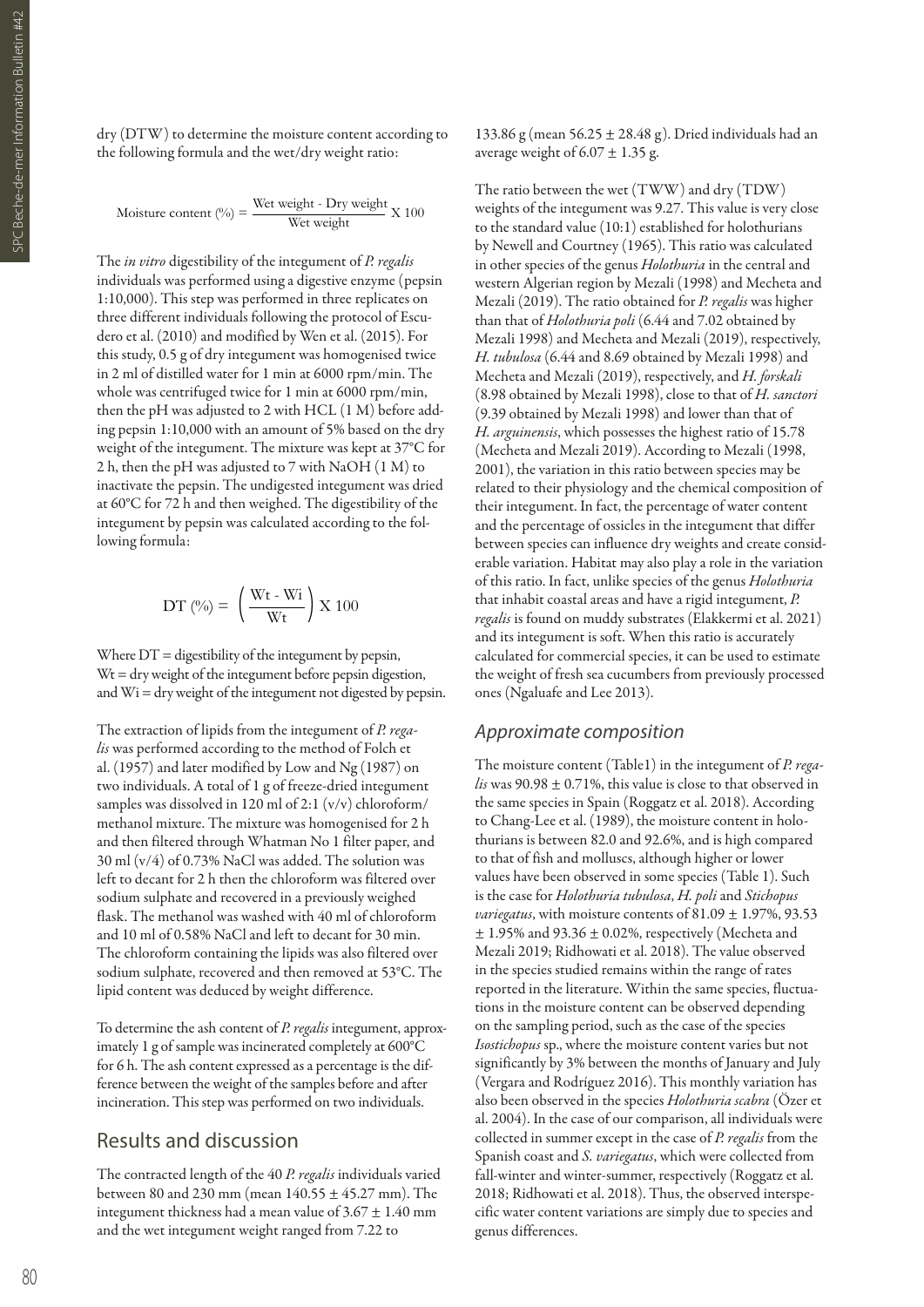| <b>Species</b>         | <b>Moisture content</b><br>(%) | Lipid content (%)        | Ash content (%)   | <b>References</b>       |
|------------------------|--------------------------------|--------------------------|-------------------|-------------------------|
| Parastichopus regalis  | $90.98 \pm 0.71$               | $1.40 \pm 0.57$          | $40.45 \pm 0.54$  | Present study           |
| P. regalis             |                                | $3.63 + 0.11$            | $\equiv$          | Santos et al. (2015)    |
| P. regalis             | 91.40                          | 1.27                     | 36.80             | Roggatz et al. (2018)   |
| Holothuria arguinensis | $88.13 + 4.16*$                | $2.57 + 0.28$            | $47.31 + 0.08$    | Mecheta et al. (2020)   |
| H. poli                | $93.53 \pm 1.95*$              | $5.53 \pm 0.59$          | $41.78 \pm 1.82$  | Mecheta et al. (2020)   |
| H. sanctori            |                                | $3.07 + 0.50$            | $31.58 + 0.10$    | Mecheta et al. (2020)   |
| H. scabra              | 84.91                          | $\overline{\phantom{a}}$ | $\qquad \qquad -$ | Özer et al. (2004)      |
| H. tubulosa            | $81.09 \pm 1.97*$              | $3.81 \pm 0.25$          | $40.77 + 0.60$    | Mecheta et al. (2020)   |
| Stichopus herrmanni    |                                | $0.80 \pm 0.02$          | $37.90 \pm 0.33$  | Wen et al. (2010)       |
| S. variegatus          | $93.36 \pm 0.02$               | $\overline{\phantom{m}}$ | $\qquad \qquad -$ | Ridhowati et al. (2018) |
| Thelenota ananas       |                                | $1.90 \pm 0.01$          | $25.10 \pm 0.30$  | Wen et al. (2010)       |

**Table 1.** Approximate composition of the integument of *Parastichopus regalis* compared to other sea cucumber species.

\*Mecheta and Mezali (2019)

The lipid level (Table 1) obtained from *P. regalis* was 1.40 ± 0.57%. This value is more or less close to that of *Stichopus hermanni* and *Thelenota ananas* (0.80 ± 0.02% and 1.9 ± 0.01%, respectively) (Wen et al. 2010). The chemical composition of marine organisms in general can be influenced by several factors such as physiological characteristics, habitat, life cycleand environmental conditions, as well as biological factors such as diet and reproductive cycle (Taboada et al. 2003; Diniz et al. 2012). According to Khotimchenko (2015), the organic and non-organic compositions of fresh holothurians vary with species, season, habitat and probably stage of ontogeny.

Two studies approached the lipid level in the integument of *P. regalis* in the Mediterranean. The level obtained in individuals from Portugal is higher  $(3.63 \pm 0.11\%)$  (Santos et al. 2015) than those obtained in Spain by Roggatz et al. 2018 (1.27%), and those obtained in this study. This variation in lipid levels observed within the same species is explained by several factors but particularly by temperature and availability of food resources due to the selective behaviour of holothurians (Tabaoda et al. 2003; Neto et al. 2006). Indeed, the three values obtained correspond to samples from different regions and different periods, with the highest lipid level observed in September 2012 (Santos et al. 2015) and the lowest between fall and winter 2011 (Roggatz et al. 2018). The intermediate value was obtained in our study in summer 2020.

The ash content (Table 1) obtained in the integument of *P. regalis* is  $40.45 \pm 0.54$ %, which is slightly higher than that obtained by Roggatz et al. (2018) for the same species in Spain (36.80%) as well as those of the other two species of the same family, *Stichopus herrmanni* and *Thelenota ananas* with contents of  $37.9 \pm 0.33$  % and  $25.10 \pm 0.30$ %, respectively (Wen et al. 2010). Compared to other species of the genus *Holothuria* from the Algerian west coast, only *H. arguinensis* has a higher ash content than the species studied (47.31 ± 0.08%), *H. tubulosa* and *H. poli* both have almost similar levels (40.77 ± 0.60% and 41.78 ± 1.82%, respectively) and *H. sanctori* has lower values (Mecheta et al. 2020). The results of the ash content should be taken with caution because the number of ossicles could influence this value.

In general, sea cucumbers are high in protein, low in lipids and contain several minerals and vitamins (Çakli et al. 2004; Mecheta et al. 2020). This chemical composition is influenced by the nutrition of these organisms, their geographical location, the handling procedure of these organisms after they are harvested, and the method by which they are processed into beche-de-mer (Chang-Lee et al. 1989; Özer et al. 2004; Aydin et al. 2011).

### *In vitro digestibility of the* P. regalis *integument by pepsin*

An assessment of the quality of a protein source is usually based on the amino acid composition and digestibility of the protein in the digestive tract (Santé-Lhoutellier et al. 2017). The *in vitro* pepsin digestibility of *P. regalis* integument of  $46.96 \pm 3.08\%$  is the same as that observed in fish (Wen et al. 2010) and close to that of chicken and beef (44.67% and 42.75%, respectively) (Table 2). Compared to other holothurian species from the Algerian west coast, the integment of *P. regalis* is more digested by pepsin than that of *H. poli* or *H. tubulosa* (34.68 ± 8.66% and 25.96 ± 2.04%, respectively) (Mecheta and Mezali 2019). Despite the fact that *P. regalis* has a low protein content (14.7% according to Roggatz et al. 2018) compared to *H. arguinensis* (66.41% according to Mecheta et al. 2020), their integuments are almost equally digested by pepsin. This digestion may not be related to the protein level but instead to its composition. Indeed, pepsin cleavage is more influenced by the amino acid residue in the P1 position, and when the amino acids His, Lys, Arg or Pro are in this position they prohibit this cleavage (Hamuro et al. 2018). These amino acids represent approximately 19.6%–26.4% of the protein in *H. arguinensis*, *H. tubulosa*, *H. poli* and *P. regalis*, and have low lysine/ arginine levels (Roggatz et al. 2015; Gonzalez-Wangümert et al. 2018; Roggatz et al. 2018).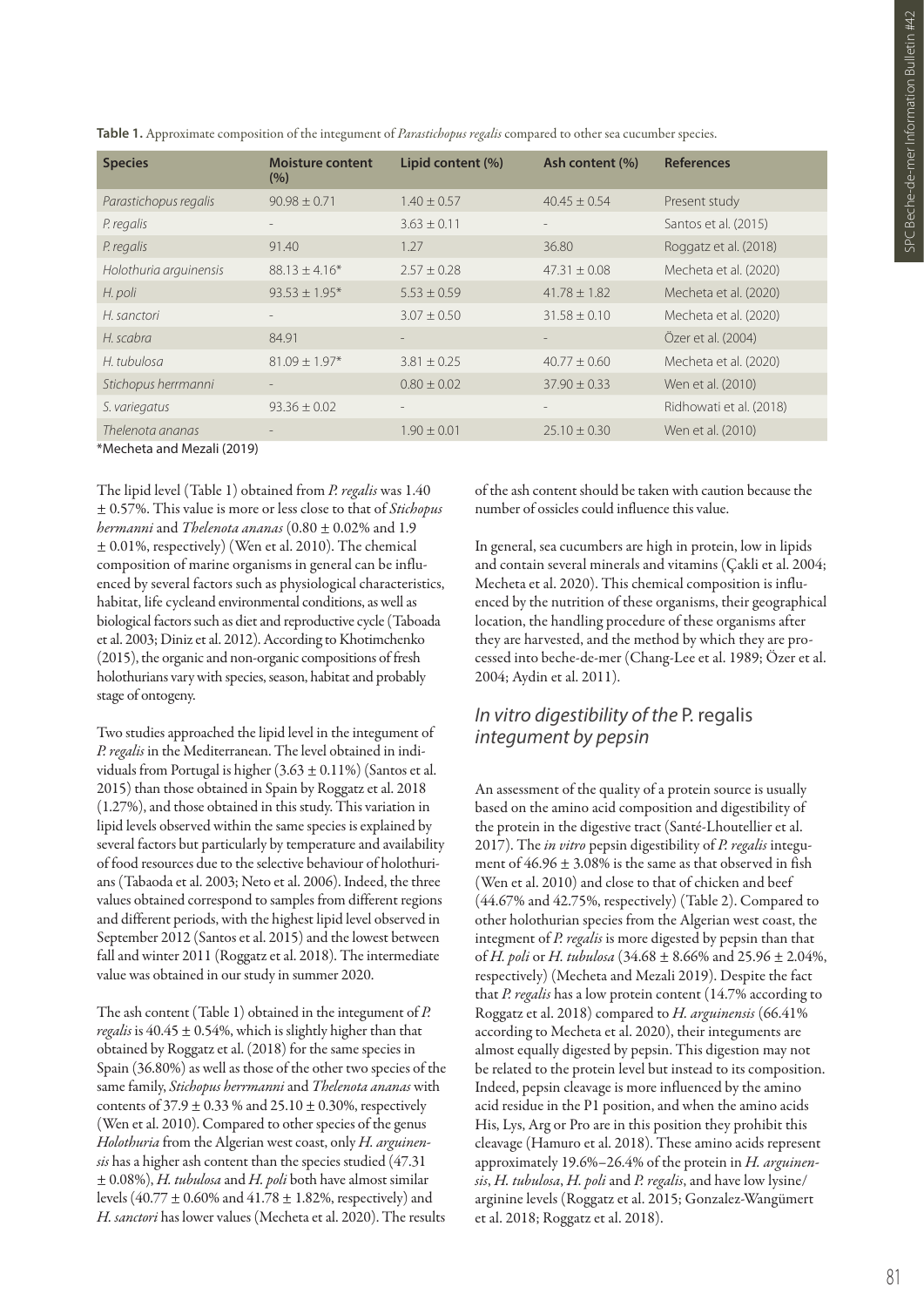**Table 2.** Digestibility of *P. regalis* integument by pepsin compared to other sea cucumber species and to commonly consumed meats.

| <b>Species</b>         | Digestibility (%) | <b>References</b>         |
|------------------------|-------------------|---------------------------|
| Parastichopus regalis  | $46.96 \pm 3.08$  | Present study             |
| Holothuria arguinensis | $53.56 \pm 3.41$  | Mecheta and Mezali (2019) |
| H. poli                | $34.68 \pm 8.66$  | Mecheta and Mezali (2019) |
| H. tubulosa            | $25.96 \pm 2.04$  | Mecheta and Mezali (2019) |
| Pork                   | 47.22             | Wen et al. (2015)         |
| <b>Fish</b>            | 46.98             | Wen et al. (2015)         |
| Chicken                | 44.67             | Wen et al. (2015)         |
| <b>Beef</b>            | 42.75             | Wen et al. (2015)         |

## Conclusion

The sea cucumber *Parastichopus regalis* has a high-water content, low lipid content and good digestibility by pepsin. Thus, *P. regalis* from the Algerian coast could constitute a new nutritional and economic source to be exploited. Before that, however, studies on its reproduction must be carried out in order to establish management measures that guarantee the sustainability of the stocks such as the determination of fishing closure periods and minimum commercial sizes, which are not available for any species exploited in Algeria.

#### References

- Aydin M., Sevgili H., Tufan B., Emre Y. and Köse S. 2011. Proximate composition and fatty acid profile of three different fresh and dried commercial sea cucumbers from Turkey. International Journal of Food Science and Technology 46(3):500–508. https://doi. org/10.1111/j.1365-2621.2010.02512.x
- Benzait H., Khodja I., Soualili D.L. and Mezali K. 2020. Note on *Parastichopus regalis* (Cuvier, 1817) from the Sidi-Medjdoub area of Mostaganem, Algeria. SPC Beche-de-mer Information Bulletin 40:43–45. https:// purl.org/spc/digilib/doc/gkcza
- Çakli S., Cadun A. and Kisla D. 2004. Determination of quality characteristics of *Holothuria tubulosa* (Gmelin, 1788) in Turkish Sea (Aegean Region) depending on sun drying process step used in Turkey. Journal of Aquatic Food Product Technology 13(3):69–78. https://doi.org/10.1300/J030v13n03
- Caulier G., Mezali K., Soualili D.L., Decroo C., Demeyer M., Eeckhaut I., Gerbaux P. and Flammang P. 2016. Chemical characterization of saponins contained in the body wall and the Cuvierian tubules of the sea cucumber *Holothuria* (*Platyperona*) *sanctori* (Delle Chiaje, 1823). Biochemical Systematics and Ecology 68:119– 127. https://doi.org/10.1016/j.bse.2016.06.005
- Chang–Lee M. V., Price R. J. and Lampila L. E. 1989. Effect of processing on proximate composition and mineral content of sea cucumbers (*Parastichopus* spp.)*.* Journal of Food Science 54(3):567–568. https://doi. org/10.1111/j.1365-2621.1989.tb04653.x
- Diniz G.S.D., Barbarino E. and Lourenço S.O.L. 2012. On the chemical profile of marine organisms from coastal subtropical environments: Gross composition and nitrogen-to-protein conversion factors. p. 297–320. In: Marcelli, M. (ed). Oceanography. InTechOpen. https:// doi.org/10.5772/29294
- Dissanayake D.C.T. and Stefansson G. 2010. Abundance and distribution of commercial sea cucumber species in the coastal waters of Sri Lanka. Journal of the Marine Biological Association of the UK 23:303–313. https:// doi.org/10.1017/S0025315411001019
- Elakkermi M., Mezali K., Khodja I., Belbachir N.E., Benzait H. and Lila Soualili D. 2021. Gut content analysis of *Parastichopus regalis* (Cuvier, 1817) from the west Algerian coast. SPC Beche-de-mer Information Bulletin 41:15–18. https://purl.org/spc/digilib/doc/jozdz
- Escudero E., Sentandreu M. Á. and Toldrá F. 2010. Characterization of peptides released by in vitro digestion of pork meat. Journal of Agricultural and Food Chemistry 58(8):5160–5165. https://doi.org/10.1021/ jf904535m
- Folch J., Lees M. and Sloane Stanley G.H. 1957. A simple method for the isolation and purification of total lipides from animal tissues. Journal of Biological Chemistry 226:497–509.
- González-Wangüemert M., Roggatz C.C., Rodrigues M.J., Barreira L., da Silva M.M. and Custódio L. 2018. A new insight into the influence of habitat on the biochemical properties of three commercial sea cucumber species. International Aquatic Research 10(4):361– 373. https://doi.org/10.1007/s40071-018-0210-9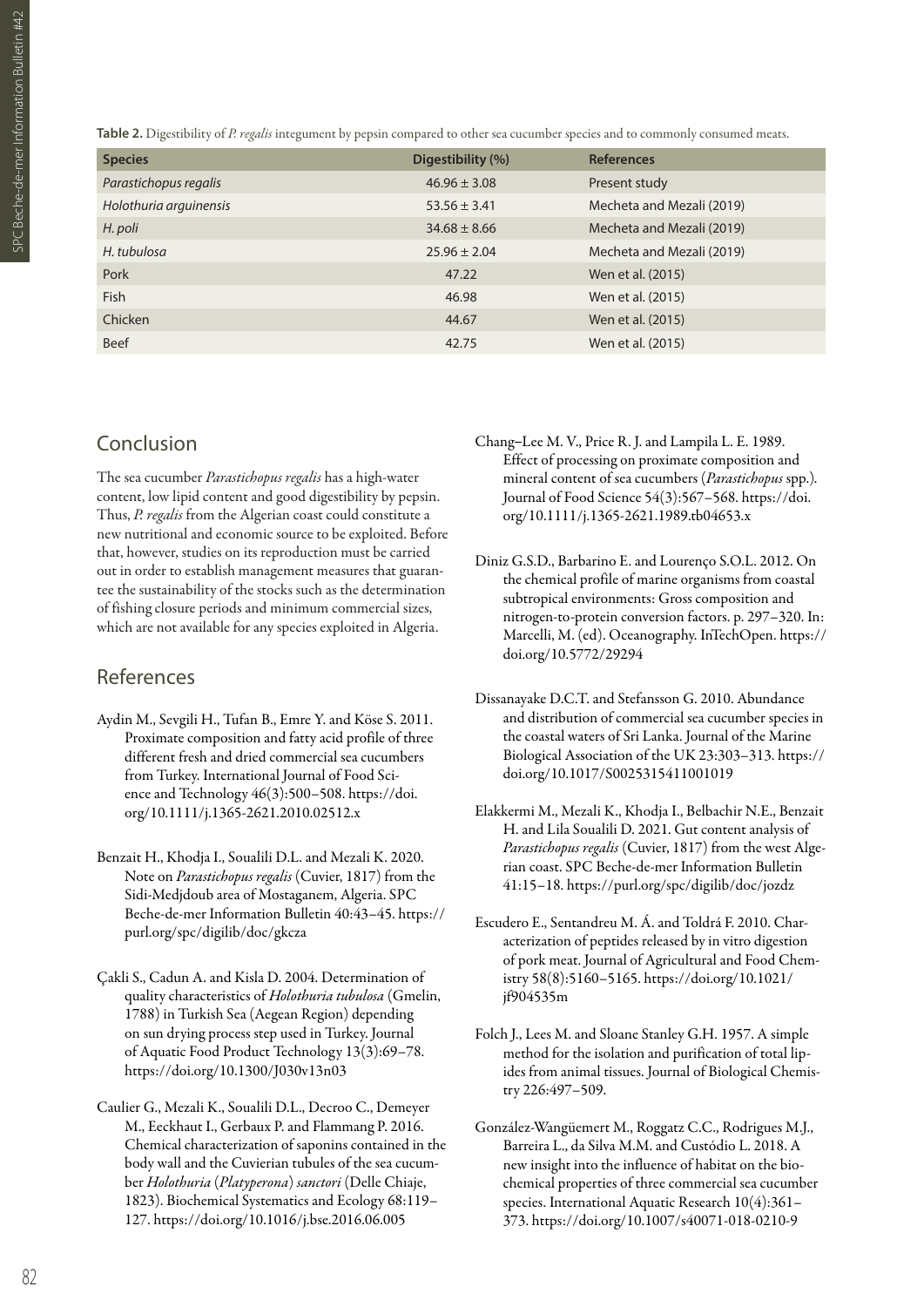- Hamuro Y., Coales S.J., Molnar K.S., Tuske S.J. and Morrow J.A. 2008. Specificity of immobilized porcine pepsin in H/D exchange compatible conditions. Rapid Communications in Mass Spectrometry 22:1041–1046. https://doi.org/10.1002/rcm
- Khodja I., Mezali K. and Thandar A.S. 2021. Multiple records and polymorphism of *Parastichopus regalis* (Cuvier, 1817) (Echinodermata: Holothuroidea: Stichopodidae) along the Algerian coast. Zootaxa 5032(4):549–562. https://doi.org/10.11646/ zootaxa.5032.4.5
- Khotimchenko Y.S. 2015. The nutritional value of holothurians. Russian Journal of Marine Biology 41(6):409– 423. https://doi.org/10.1134/S1063074015060061
- Low L.K. and Ng C.S. 1987. Analysis of oils: Extraction of lipids (modified Folch's Method). p. 1–2. In Hasegawa H. (eds). Laboratory Manual on Analytical Methods and Procedures for Fish and Fish Products. Bangkok: Marine Fisheries Research Department, Southeast Asian Fisheries Development Center.
- Mecheta A. and Mezali K. 2019. A biometric study to determine the economic and nutritional value of sea cucumbers (Holothuroidea: Echinodermata) collected from Algeria's shallow water areas. SPC Beche-de-mer Information Bulletin 39:65–70. https://purl.org/spc/ digilib/doc/z4m7w
- Mecheta A., Hanachi A., Jeandel C., Arab-Tehrany E., Bianchi A., Velot E., Mezali K. and Linder M. 2020. Physicochemical properties and liposomal formulations of hydrolysate fractions of four sea cucumbers (Holothuroidea: Echinodermata) from the northwestern Algerian coast. Molecules 25(2972):1–24. https://doi. org/10.3390/molecules25132972
- Mezali K. 1998. Contribution à la systématique, la biologie, l'écologie et la dynamique de cinq espèces d'holothuries aspidochirotes [*Holothuria* (*H.*) *tubulosa*, *H.* (*L.*) *polii*, *H.* (*H.*) *stellati*, *H.* (*P.*) *forskali* et *H.* (*P.*) *sanctori*] de l'herbier à *Posidonia oceanica* (L.) Delille de la Prèsqu'île de Sidi-Fredj. Thèse de Magister. Ecole National des Sciences de la Mer et de l'Aménagement du Littoral (Ex- ISMAL), Alger, Algérie. 192 p.
- Mezali K. 2001. Biométrie des holothuries aspidochirotes (Holothuroidea: Echinodermata) de la presqu'île de Sidi-Fredj (Algérie). Communication poster, 36<sup>ème</sup>Congrès de la CIESM, Monaco, 24–28 septembre 2001.
- Mezali K. and Slimane-Tamacha F. 2020. The status of Algeria's sea cucumbers and their illegal trade. SPC Bechede-mer Information Bulletin 40:23–31. https://purl. org/spc/digilib/doc/2uwhi
- Neto R.R., Wolff G.A., Billett D.S.M., Mackenzie K.L. and Thompson A. 2006. The influence of changing food supply on the lipid biochemistry of deep-sea holothurians. Deep-Sea Research Part I 53(3):516–527. https:// doi.org/10.1016/j.dsr.2005.12.001
- Newell R. C. and Courtney W.A.M. 1965. Respiratory Movements in *Holothuria forskali* Delle Chiaje. Journal of Experimental Biology 42(1):45–57. https://doi. org/10.1242/jeb.42.1.45
- Ngaluafe P. and Lee J. 2013. Change in weight of sea cucumbers during processing: Ten common commercial species in Tonga. SPC Beche-de-mer Information Bulletin 33:3–8. https://purl.org/spc/digilib/doc/ezf5w
- Özer N.P., Mol S. and Varlık C. 2004. Effect of the handling procedures on the chemical composition of sea cucumber. Turkish Journal of Fisheries and Aquatic Sciences 4:71–74.
- Pangestuti R. and Arifin Z. 2018. Medicinal and health benefit effects of functional sea cucumbers. Journal of Traditional and Complementary Medicine 8:341–351.
- Ramón M., Lleonart J. and Massutí E. 2010. Royal cucumber (*Stichopus regalis*) in the northwestern Mediterranean: Distribution pattern and fishery. Fisheries Research 105:21–27. https://doi.org/10.1016/j. fishres.2010.02.006
- Ridhowati S., Chasanah E., Syah D. and Zakaria F.R. 2018. Evaluation of the safe consumption of aqueous extract of flour from *Stichopus variegatus*. Biomedical Research and Therapy 6(11):3452–3459. https://doi. org/10.15419/bmrat.v6i11.574
- Roggatz C.C., González-Wangüemert M., Pereira H., Rodrigues M.J., Da Silva M.M., Barreira L., Varela J. and Custódio L. 2015. First report of the nutritional profile and antioxidant potential of *Holothuria arguinensis*, a new resource for aquaculture in Europe. Natural Product Research 1–7. https://doi.org/10.1080/14 786419.2015.1107555
- Roggatz C.C., González-Wangüemert M., Pereira H., Vizetto-Duarte C., Rodrigues M.J., Barreira L., Da Silva M.M., Varela J. and Custódio L. 2018. A first glance into the nutritional properties of the sea cucumber *Parastichopus regalis* from the Mediterranean Sea (SE Spain). Natural Product Research 32(1):116–120.
- Santé-Lhoutellier V., Astruc T., Daudin J.D., Kondjoyan A., Scislowski V., Duchène H., Gaudichon C. and Rémond D. 2017. Digestion des protéines des viandes en fonction de la cuisson. Viandes & Produits Carnés 33:1–10.